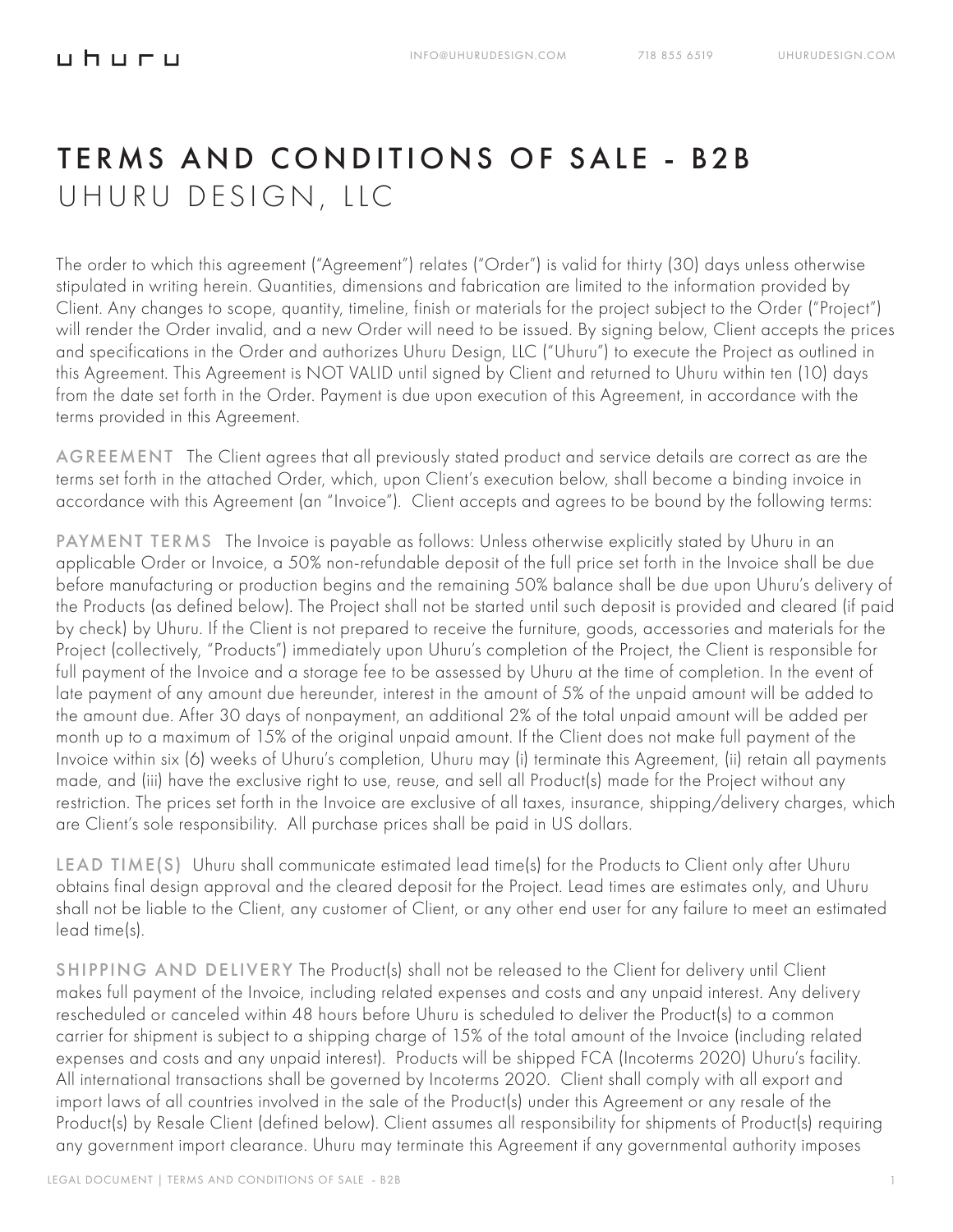#### <u>uhuru</u>

# TERMS AND CONDITIONS OF SALE - B2B UHURU DESIGN, LLC

antidumping or countervailing duties or any other penalties on the Product(s).

RETURNS AND REFUNDS All sales are final. The Client is not entitled to any refunds.

TERMINATION Uhuru may, in its sole discretion, allow Client to terminate this Agreement, but Uhuru shall be entitled to retain any payments received prior to such termination and the Client shall still be liable for all costs and expenses incurred by Uhuru in connection with the terminated Project, including, without limitation, labor and materials.

TITLE AND RISK OF LOSS Provided that Client has paid the applicable Invoice in full, including all related expenses and costs and any unpaid interest, title to and risk of loss of the Products and the Project shall transfer to Client upon Uhuru's delivery of the Products and the Project to the common carrier for shipment.

LIMITATION OF LIABILITY Except for any express written product warranty that may be separately delivered to client, uhuru makes no warranty whatsoever, express or implied by law, course of dealing, course of performance, usage of trade or otherwise, with respect to the products, including, without limitation, any warranty of merchantability, fitness for any particular purpose, title and non-infringement, and expressly disclaims all such warranties. In no event shall either party be liable to the other any loss of use, revenue or profit or for any consequential, indirect, incidental, special, exemplary, or punitive damages, whether arising out of breach of contract, tort (including negligence) or otherwise, regardless of whether such damages were foreseeable and whether or not such party has been advised of the possibility of such damages. In no event shall uhuru's aggregate liability arising out of or related to this agreement, whether arising out of or related to breach of contract, tort (including negligence) or otherwise, exceed the amount actually paid to uhuru hereunder for the project.

INDEMNITY Client shall indemnify, defend and hold harmless Uhuru against all loss, liability, cost and expense (including, without limitation, legal fees and costs) incurred by Uhuru in connection with any claim for personal injury, loss or damage to property arising out of the Product(s) unless such injury, loss or damage is solely attributable to the gross negligence of Uhuru or its employees.

DISPUTE RESOLUTION; GOVERNING LAW; ATTORNEYS' FEES AND COSTS This Agreement and any claims, dispute, or other matter in question arising out of or related to this Agreement shall be governed by the laws of the State of New York without regard to any conflicts of laws principles, and Client agrees to submit to the exclusive jurisdiction of the federal and state courts of the State of New York for resolution of any such claim. In any such claim, dispute, or other matter in question, the prevailing party is entitled to payment of its attorney's fees and costs by the non-prevailing party.

INTELLECTUAL PROPERTY Uhuru owns and controls, throughout the world, all copyrights, trademarks, trade dresses, design patents, and/or all other intellectual property rights, including, but not limited to, common law, statutory, and other reserved rights, in the designs and goods to be developed, marketed, proposed and/or sold in connection with the Project, including, but not limited to, all furniture, goods, related accessories, designs, illustrations, drawings, specifications, computations, models, sketches, test data, plans, elevations, rendering,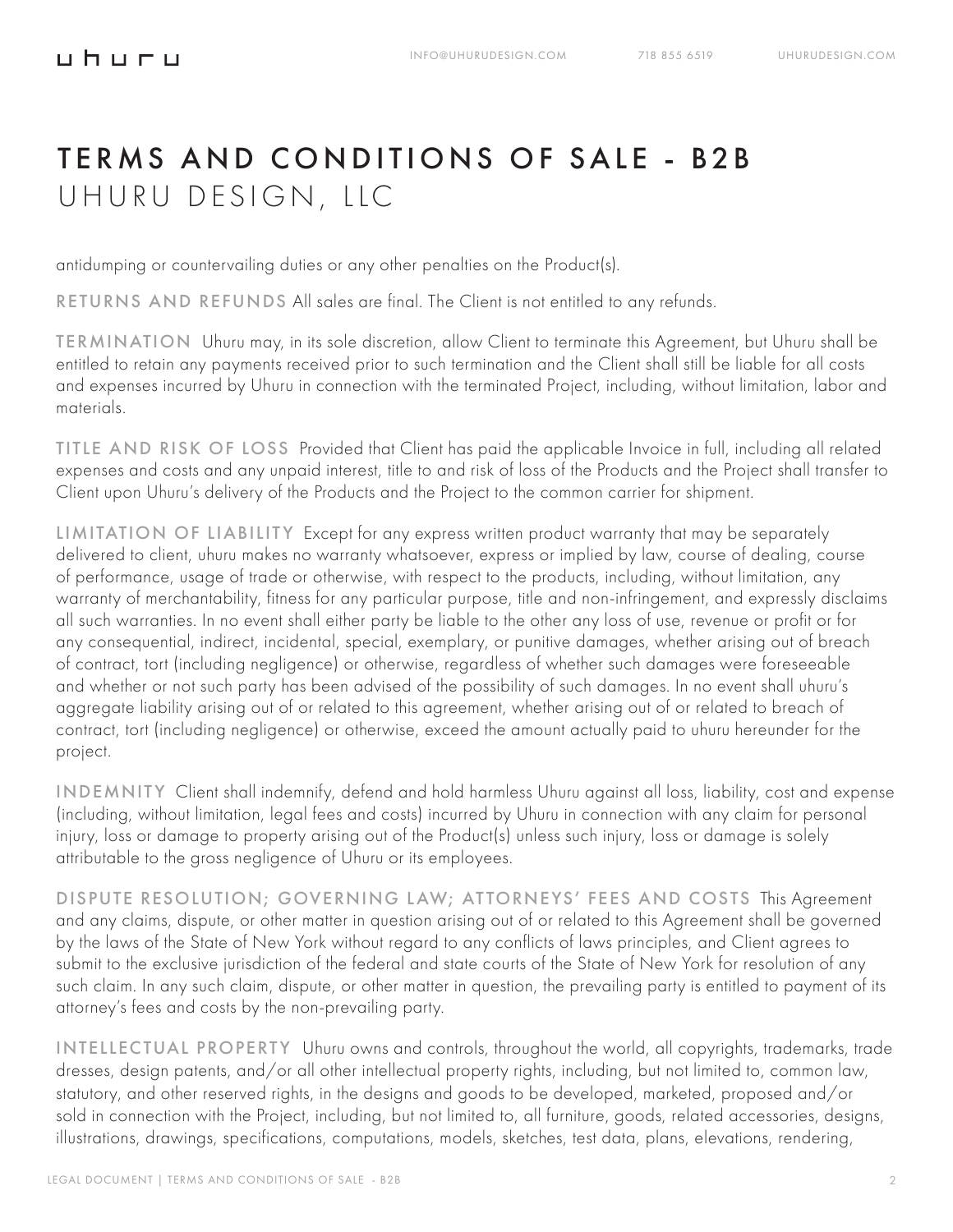### TERMS AND CONDITIONS OF SALE - B2B UHURU DESIGN, LLC

photographs, materials, colors, finishes, notes, and all other materials particular to this Project, in all forms, formats, and media prepared and/or proposed by Uhuru and/or Uhuru's employees and/or consultants. Uhuru's intellectual property is for Uhuru's exclusive use, reuse, and sale at any time without restrictions. Client shall assist Uhuru in exercising Uhuru's rights under this Agreement, including, but not limited to, protecting Uhuru's intellectual property rights worldwide.

LIMITED LICENSE No license is granted herein with respect to Uhuru's intellectual property rights other than the implied right, upon full payment for the same, for Client to use and resell the Products in accordance with the terms of this Agreement. Client shall not copy or reproduce Uhuru's intellectual property in any form, format, or media.

LIMITED RESALE If Client is a trade or resale client of Uhuru's, Client may resell Product(s) only within a radius of seventy-five (75) miles around Client's principal place of business (in such case, Client is referred to as a "Resale Client" and such territory the "Territory"). Resale Client cannot sell Product(s) at a resale price above the amount designated by Uhuru herein ("Resale Price"), unless otherwise authorized to do so with Uhuru's prior written consent. Uhuru has the right, at any time, to change, alter, or amend the Resale Price upon written notice. Resale Price is exclusive of all taxes, insurance, shipping/delivery and all other costs that are Resale Client's sole responsibility as set forth herein. Resale Client must present a resale certificate upon execution of this Agreement for tax exemption. Resale Client will: (i) conduct business in a manner that reflects favorably at all times on Product(s) and Uhuru's good name, goodwill, and reputation; (ii) avoid deceptive, misleading, or unethical practices that are or might be detrimental to Uhuru and Product(s); and (iii) make no representations, warranties, or guarantees to customers or to the trade with respect to the specifications, features or capabilities of Products that are inconsistent with the information provided by Uhuru. Uhuru hereby grants to Resale Client the nonexclusive, nontransferable, nonsublicensable right within the Territory to use the trademarks, trade names, logos and designations used by Uhuru for Product(s) solely in connection with Resale Client's advertisement, promotion and sale of Product(s) in accordance with this Agreement and Uhuru's then current trademark usage policies. Resale Client shall not remove or destroy any copyright notices, trademarks or other proprietary markings on Product(s). All terms of this Agreement apply to Resale Client. Resale Client understands and agrees that this Agreement is not an exclusive reseller or license agreement.

ADVERTISING Uhuru shall be entitled to publish and/or advertise its Product(s) at any time in any media including, but not limited to, Facebook, Twitter, and Instagram.

QUALITY & SPECIFICATIONS All Products' specifications, drawings, and particulars of weights and dimensions are subject to some variations on occasion and the descriptions and illustrations contained in Uhuru's website, catalogues, price lists, and other advertising matter are intended to present a general idea of the goods described therein, and none of these shall form part of this Agreement. Due to the handcrafted nature of Product(s), color, size, wood and texture may vary slightly and exact replicas of designs are not guaranteed. Minor distinctions make Uhuru's handcrafted Product(s) unique and therefore cannot be grounds for any breach of this Agreement. It is Client's sole responsibility to note the dimensions of the Product(s) to ensure appropriate fit and use in Client's space.